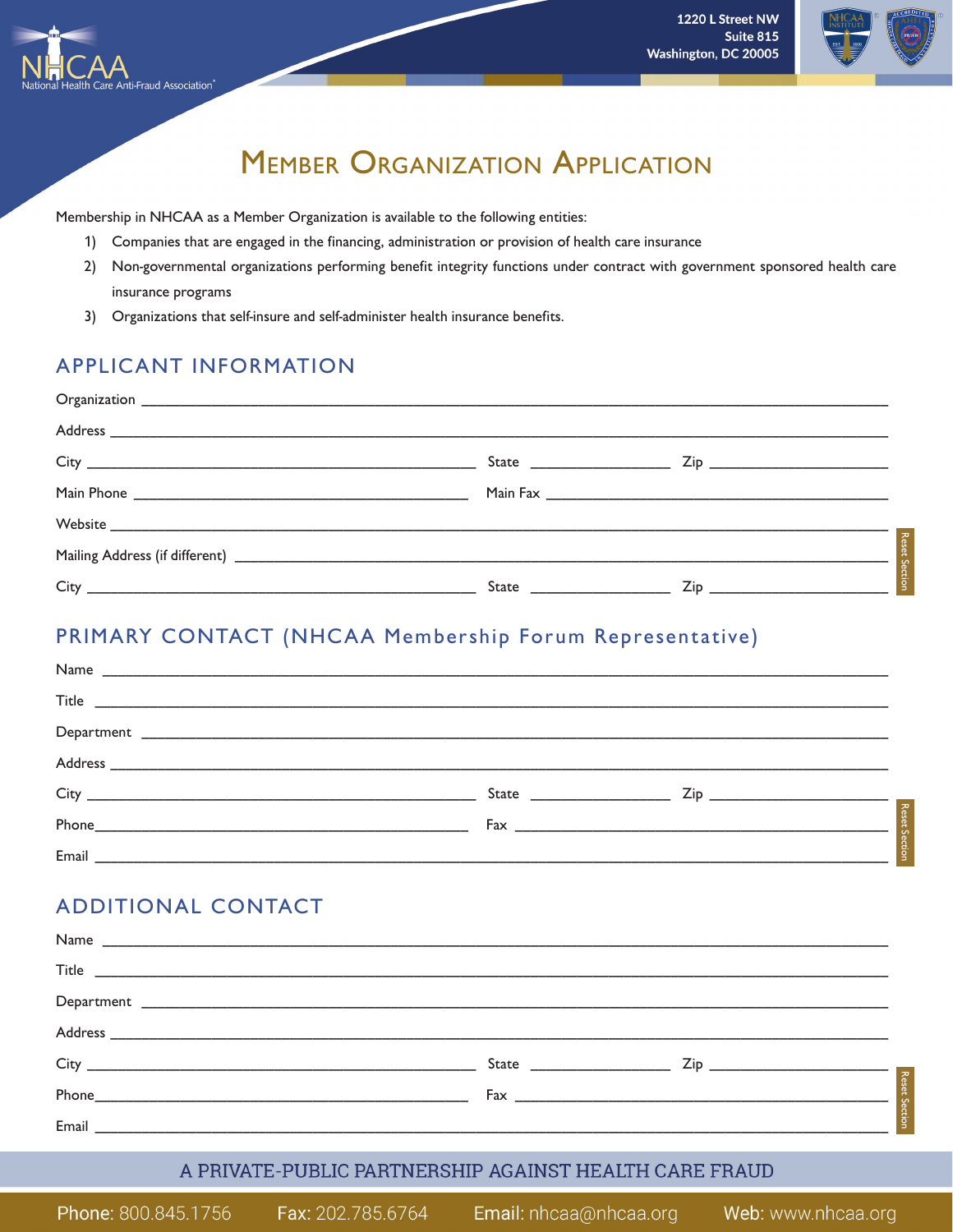

1220 L Street NW Suite 815 Washington, DC 20005



# **MEMBER ORGANIZATION APPLICATION**

# **ADDITIONAL CONTACT**

# **ADDITIONAL CONTACT**

| $\begin{tabular}{c} \bf{Title} \end{tabular} \begin{tabular}{p{0.8cm} \begin{tabular}{p{0.8cm} \begin{tabular}{p{0.8cm} \begin{tabular}{p{0.8cm} \begin{tabular}{p{0.8cm} \begin{tabular}{p{0.8cm} \begin{tabular}{p{0.8cm} \begin{tabular}{p{0.8cm} \begin{tabular}{p{0.8cm} \begin{tabular}{p{0.8cm} \begin{tabular}{p{0.8cm} \begin{tabular}{p{0.8cm} \begin{tabular}{p{0.8cm} \quad \quad \quad \quad \quad \quad \quad \quad \quad \quad \quad \quad \quad \quad \quad \quad$ |  |
|------------------------------------------------------------------------------------------------------------------------------------------------------------------------------------------------------------------------------------------------------------------------------------------------------------------------------------------------------------------------------------------------------------------------------------------------------------------------------------|--|
|                                                                                                                                                                                                                                                                                                                                                                                                                                                                                    |  |
|                                                                                                                                                                                                                                                                                                                                                                                                                                                                                    |  |
|                                                                                                                                                                                                                                                                                                                                                                                                                                                                                    |  |
|                                                                                                                                                                                                                                                                                                                                                                                                                                                                                    |  |
|                                                                                                                                                                                                                                                                                                                                                                                                                                                                                    |  |

# **ADDITIONAL CONTACT**

| $\begin{tabular}{c} Department \end{tabular} \begin{tabular}{p{3.5cm} \begin{tabular}{p{3.5cm} \begin{tabular}{p{3.5cm} \begin{tabular}{p{3.5cm} \begin{tabular}{p{3.5cm} \begin{tabular}{p{3.5cm} \begin{tabular}{p{3.5cm} \begin{tabular}{p{3.5cm} \begin{tabular}{p{3.5cm} \begin{tabular}{p{3.5cm} \begin{tabular}{p{3.5cm} \begin{tabular}{p{3.5cm} \begin{tabular}{p{3.5cm} \end{tabular} \end{tabular} \end{tabular} \end{tabular} \end{tabular} \end{tabular}$ |                                                                                                                                                                                                                                      |
|------------------------------------------------------------------------------------------------------------------------------------------------------------------------------------------------------------------------------------------------------------------------------------------------------------------------------------------------------------------------------------------------------------------------------------------------------------------------|--------------------------------------------------------------------------------------------------------------------------------------------------------------------------------------------------------------------------------------|
|                                                                                                                                                                                                                                                                                                                                                                                                                                                                        |                                                                                                                                                                                                                                      |
|                                                                                                                                                                                                                                                                                                                                                                                                                                                                        |                                                                                                                                                                                                                                      |
| Phone <b>Phone Contract Contract Contract Contract Contract Contract Contract Contract Contract Contract Contract Contract Contract Contract Contract Contract Contract Contract Contract Contract Contract Contract Contract </b>                                                                                                                                                                                                                                     | State <u>Cipers Cipers Cipers Cipers Cipers Cipers Cipers Cipers Cipers Cipers Cipers Cipers Cipers Cipers Cipers Cipers Cipers Cipers Cipers Cipers Cipers Cipers Cipers Cipers Cipers Cipers Cipers Cipers Cipers Cipers Ciper</u> |
|                                                                                                                                                                                                                                                                                                                                                                                                                                                                        |                                                                                                                                                                                                                                      |

## A PRIVATE-PUBLIC PARTNERSHIP AGAINST HEALTH CARE FRAUD